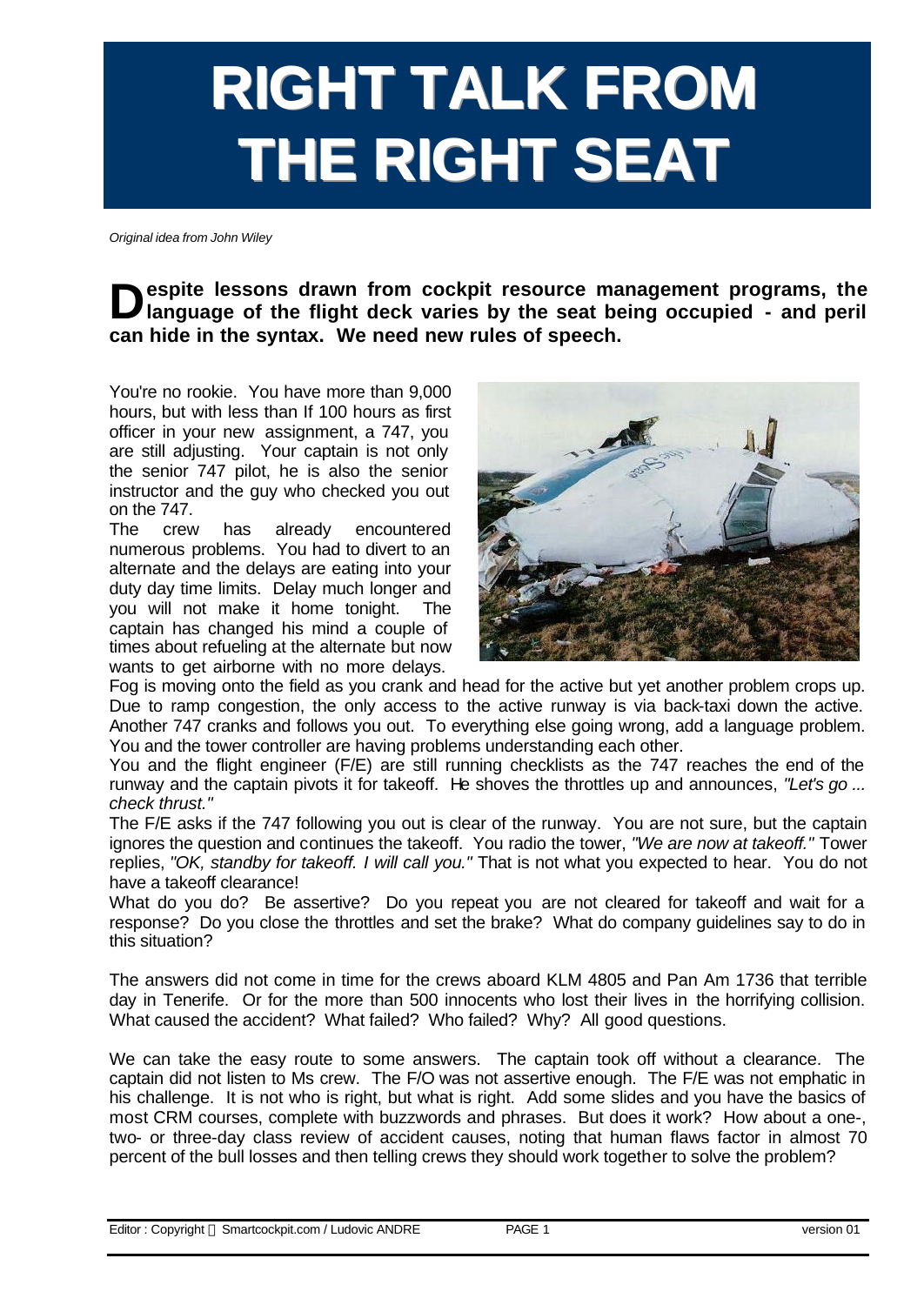Some people think not. Some believe significant problems remain and that without specific guidelines on who does what when, or without required behavior, CRM does not work as promised. Part of the problem is communication.

By the way, this is this not another touchy-feely article on how to get in touch with your inner self or some long and arcane treatise exploring the roots of vocal communication. Rather, this is about right talk from the right seat, about team talk and about finding a way for crews to respond to a challenge with more than a *"Roger,"* a nod or a grunt.

Although CRM goes back more than two decades, F/Os are still having problems communicating concerns to captains, and the four-stripers still have problems responding to an F/Os challenge. This is demonstrated by a search of the NASA Aviation Safety Reporting System database for the years 1996 to 1999. The following excerpts, pulled from the database verbatim and with no attempt to translate, are indicative of many reports culled from the database using a word search for reports including *"ignore"* or *"ignored."* (The word may not appear in the extract.)

**Accession Number: 82985 -** While at 3000' msl approximately 22 mi of Jeffi LOM, was given a hdg of 170 degs to avoid restr area #3009 n of glynco arpt. Was then cleared to 2000' msl and cleared for an apch to the arpt. Capt upon hearing this initiated the VORLOC mode on the autopilot and the acft began a turn in an easterly direction. I asked him where he was going. No response. I then saw how the autopilot was configured and understood what was happening to us. I told him again, and he again ignored me. I again told him that the autopilot was set up wrong just as he was picking up the mic to call jax center about jeffi LOM monitoring normal. Jax center then asked us for our bearing to jeffi (Callback conversation with rptr revealed the following: capt in question is the chief plt and was the original plt with the corporation. Executives feel he can do no wrong.)

**Accession Number: 104078 -** In addition to the alt diversion going on, he also completely ignored the specified missed apch proc hdgs and courses. He now circled around the NW side of the arpt which is specifically prohibited, and charted as "not auth." Finally, after being too high all this time, we turned left base to final and dragged in well below the VASI. Additional factors-. normal and professional cockpit procs and callouts are not used. The acft is operated as a "one man show." Detailed knowledge of legal apch parameters and procs seem to be missing. Left seat intentions are not known by anyone other than the capt. Right seat input is neither solicited, allowed or acknowledged. The flight dept does no simulator in instrument training. The copilot has a natural fear of unemployment and has prioritized food on the table at too high a level for this particular type of operation.

**Accession Number: 126987 -** We were doing about 350 kts when he pulled the brake and we needed to maintain that speed to make the restriction but for some reason he slowed down and we crossed our point about 800' high. As we go sailing by, he turns to me and says *"800', not too bad."* I would have been flabbergasted at this attitude but in five yrs of airline flying, this is about the third capt that seemed to be under the impression that these restrictions are an approximate rather than hard restriction. I possibly could have been more forceful in my insistence that we were not going to make it. I feel though, after flying with the capt all month, that he would have ignored me to show he was capt. In spite of the new CRM courses (which our airline has not yet instituted), I think there are always going to be the guys with the big egos or whatever that don't take suggestions well that will continue to make the copilot's job interesting.

**Accession Number: 303312** Taxiing wbound on taxiway A, ATC instructed us to give way to the Company B-737 at the next intersection (on 1). I acknowledged and pointed out the B-737. The capt stopped and flashed his landing light twice. When the B-737 did not move, the capt advanced throttles and started forward. At the same time another company's F- 100 approached the intersection from the right, facing the B-737. I said we're supposed to give way' but the capt continued forward and responded angrily *"he's not moving."* I said *"that doesn't auth us to continue. He's waiting for the F-100."* The capt exploded: *"Hey, you do the copilot's things and I'll do the capt things. We're going to have a long talk when we get to the gate."* Fortunately the F-100 applied brakes and averted collision, probably by about 10 ft.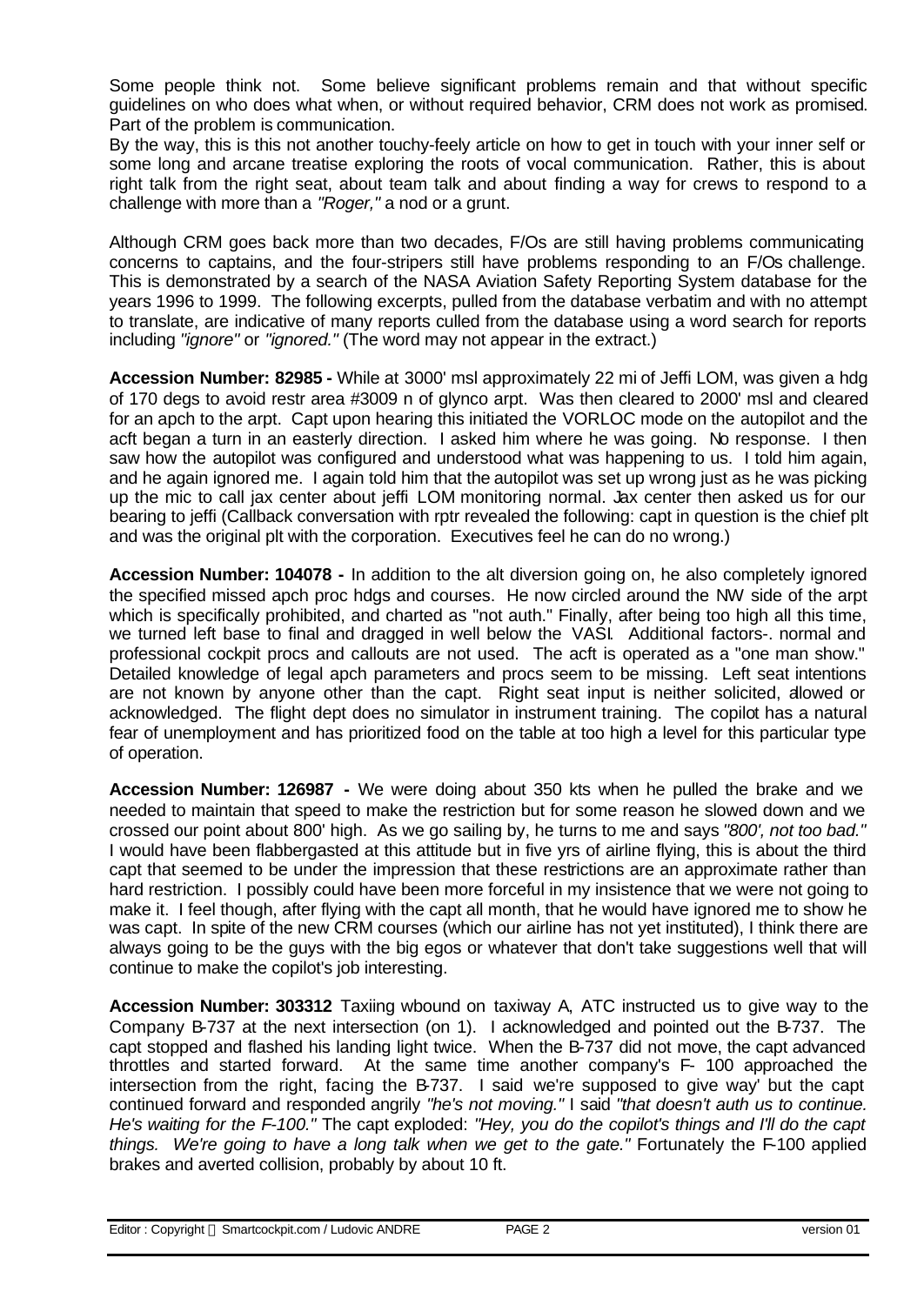**Accession Number: 314831 -** We had departed from YUMA enroute to LAX. Our usual request after takeoff is direct IPL, direct PDZ, V16 LAHAB, LAX. As we were passing through approx 10000 ft, the ctlr told us upon reaching 16000 ft, we were clred direct PDZ. I repeated this back and looked at the capt to assure he had heard the clearance. He replied *"after 16000 ft, direct pdz, great."* After

passing IPL, approx 14400 ft, he started to turn towards PDZ. I again repeated the clearance. He acknowledged and said *"I'm going to cheat a little."* I then said *"we probably should not do this."* He basically ignored me and said *"I've done this a million times before."* Shortly later, at about 15400 ft, Controller came on the radio and said *"what are you doing?"* I looked at the capt and said *"you tell them.;"* He told them what he was doing and they said *"I told you upon reaching 16000 ft direct PDZ". You are in a hot area, turn to 230 degs immediately."* He then turned as instructed. As an F/O we must be given more support by our companies when we stand up to capts. With me being an F/O on probation, because I have only been with act fbr *5* 1/2 months, I tried to do all I could.



Ute Fischer, a research scientist at Georgia Tech, has developed and conducted numerous cockpit communication studies. Fischer co-authored a recent study, *"Error Challenging Strategies: Their Role in Preventing and Correcting Errors,"* with Judith Orasanu. It looks at some communication problems and solutions for notifying the other person that something is not right. She begins with a look at Air Florida that winter day at DCA.

The F/O is apparently concerned about the conditions and the accumulation of ice as he offers hints to the captain: *"Boy, this is a losing battle here trying to deice those things. It gives you a false sense of security, that's all it does."* On takeoff, when acceleration is unusually slow he hints again at the problem. *"That don't seem right, does it? Ah ... that's not right. . ."*, he says. The captain replies, *"Yes, it is. There is 80 [knots]."* The F/O objects one more time before giving in. *"Naw ... I don't think that is right. [seven-second pause.] Ah, maybe it is."*

Maybe he could have said, *"We have a problem and I think we should abort this takeoff,"* but he does not. His hints are ignored by the captain and they continue the takeoff. Fischer says the F/O was relying on a typical tool of F/Os - the hint or suggestion. The F/O never says directly that he has serious misgivings about the operation or that he thinks it is unsafe. He hints but he does not state it explicitly.

Again, snap analysis may suggest this accident could have been avoided if the F/O had been more blunt. But Fischer explains, *". . . one may conclude that crewmembers ought to be maximally explicit and direct in their error challenges. The call for maximal explicitness and directness, however, underestimates the important role that social considerations play in interactions."* Fischer continues, *"Superiors, by virtue of their social status, may be licensed to give direct commands to their subordinates. If subordinates use the same linguistic strategy, however, superiors may perceive them as threatening or rude or refuse to comply."*

It's all about territory. Captains use commands or directives. F/Os use hints and suggestions. The lines are usually pretty well drawn and unless crews have been trained on specifics of how F/Os challenge error and how captains are required to respond to challenges, F/Os are likely to violate this territorial boundary only once or twice before being counseled or admonished about trying to be "co-captains" and "trying to fly the captain's airplane.

| Editor: Copyright © Smartcockpit.com / Ludovic ANDRE | PAGE 3 | version 01 |
|------------------------------------------------------|--------|------------|
|------------------------------------------------------|--------|------------|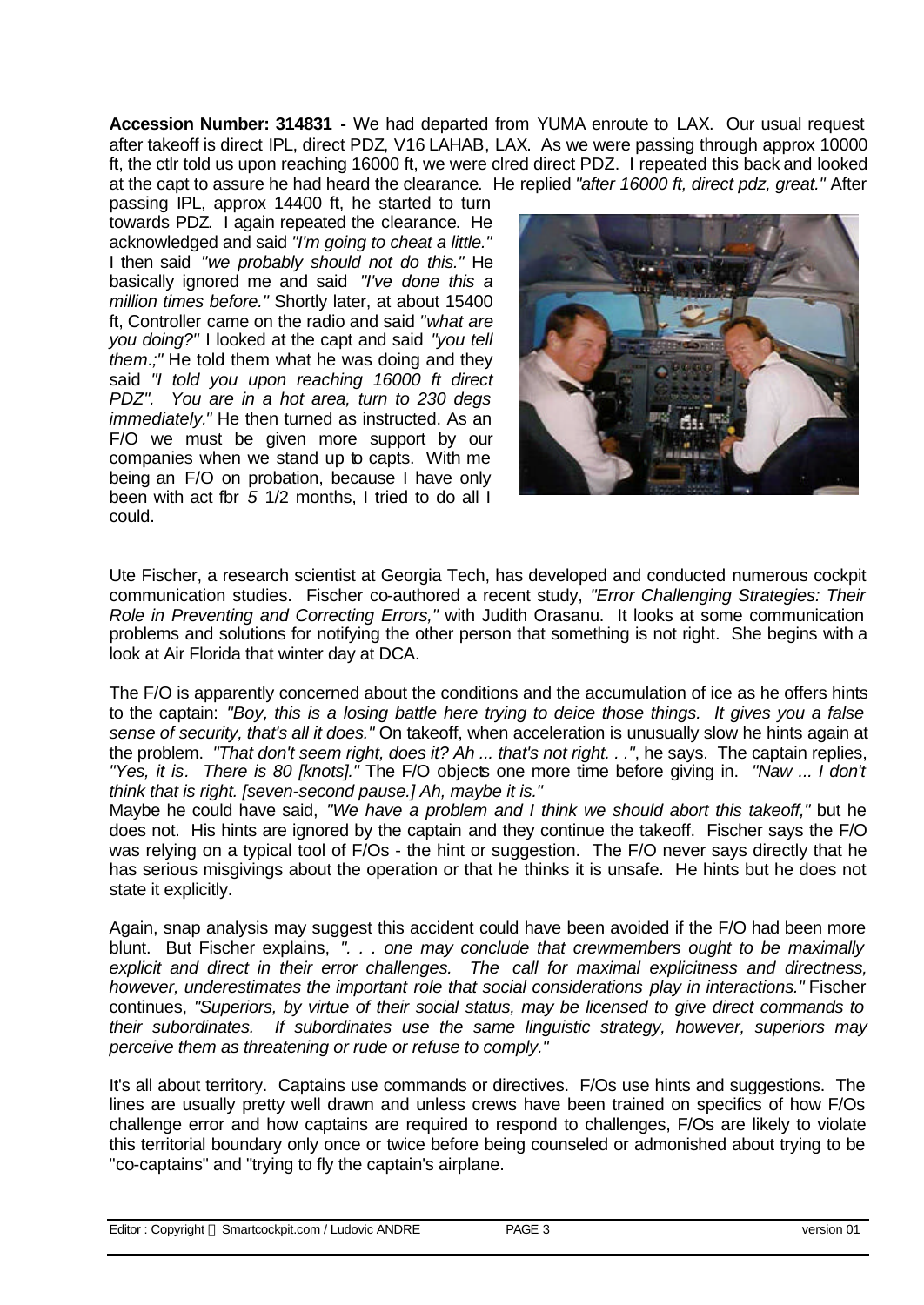The F/O's usual response is a retreat to a less confrontational position, the hint, but nothing is free. Hints and suggestions may come across as so polite and so weak that they are considered insignificant and may be ignored. This position may be argued in the Air Florida accident. In the first part of Fischer's study, she used 157 airline pilots (69 captains and 88 F/Os). They were given four descriptions of incidents rated low risk and four incidents rated as high risk. One example was: *While cruising in IMC at FL310, you notice on the weather radar an area of heavy precipitation 25 miles ahead. F/O Henry Jones, who is flying the aircraft, is maintaining his present course at 0. 73 Mach even though embedded thunderstorms have been reported in your area and you encounter moderate turbulence.*

The pilots were asked to ensure their aircraft did not penetrate the cells and they were to write down verbatim what they would say to F/O Jones. Fischer broke responses into eight groups, six grouped under *"requests"* and two grouped under *"speaker-centered communication."*

## **Requests**

- **Commands ……………………..**"Turn right 30 degrees."
- **Crew Obligation Statements…**"We need to deviate right about now."
- **Crew Suggestions……………..**"Let's go around the weather."
- **Queries…………………………..**"Which direction would you like to deviate?"
- **Preference s.............................**"I think it would be wise to rum left or right."
- **Hints………………………………**"That return at 25 miles looks mean."

## **Speaker-Centered Communications**

- **Self Directive……………………**"I am going to get a clearance to deviate around these storms."
- **Permission/Seeking Questions….**"You want me to ask for a clearance to deviate around this weather?

Not surprisingly, Fischer found that captains used commands to correct F/Os and F/Os used hints to get action from the captain. Fischer writes*, "This pattern of findings indicates that while pursuing identical communication goals, captains take a more direct route than F/Os do. As expected, captains were more likely than F/Os to specify the action that should be taken, and expressed their intention more forcefully; i.e., there was a stronger obligation for F/Os to comply with the captain's request than vice versa."* She continues, *"In 57 percent of their speaker-centered communications,*  first officers sought assurance that the captain agreed with their planned action. Captains, on the *other hand, almost never used permission requests, relying on self directives [91 percent]."* However, when faced with increased threats, both crewmembers increased the use of direct commands.

In the second part of Fischer's study, 116 airline pilots (59 captains and 57 F/Os) participated. Fischer gave the pilots an incident and eight responses. Captains were told the responses came from an F/O and F/Os were told the responses came from the captain.

Pilots were then asked to rate the effectiveness of the challenge in changing the situation. First, pilots would rate how direct the communication was; i.e. *"How clear it was what the speaker wanted and how much pressure he put on the addressee to act."* Half of the group received communications with supporting statements while the other half received communications without supporting statements. (Supporting statements are comments that point out goals or problems). Fischer then asked the pilot group to rate the effectiveness of the communication, effectiveness defined as *"highly appropriate to the problem while maintaining a positive crew climate."*

To counterbalance the study, some pilots were asked to rate directness first and then effectiveness, while others were asked to rate effectiveness first and directness second. This precludes the results being skewed due to the order in which tasks are completed.

F/Os preferred to hear from captains crew suggestions, crew obligations, and preference statements over direct commands.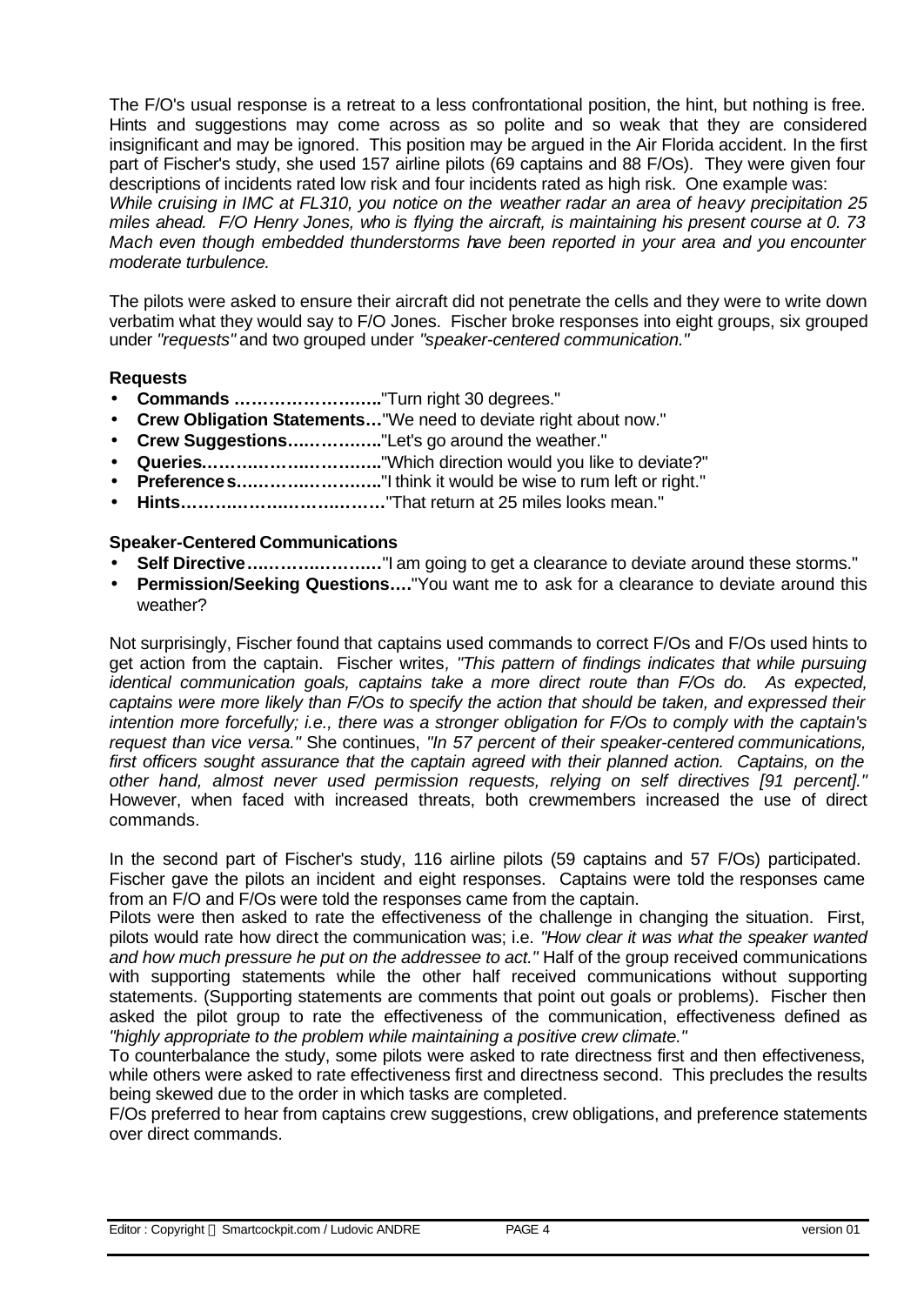Captains judged that F/Os use preference statements, crew obligation statements and hints. To anyone who has crewed a two- or three-man airplane, Fischer's finding that constant commands received a low rating is no surprise. But one interesting fact emerged that may reflect an airline culture.Pilots from one carrier indicated that supporting statements had a significant effect on communication while pilots from another carrier said that it made little difference.

*"The real task is not so much teaching first officers how to talk like a captain as much as it is teaching crews to talk like a team,"* says Fischer. *"We have to get crews to appeal to solving problems as joint tasks. It needs to be understood that the challenge is not correcting an individual but 'We have a problem and we have to deal with it."'*

*"We have to instill team talk. If the first officer begins with team talk such as 'we have a problem' and does not get the expected response or change in behavior, he can then move up the scale to more direct communication. However, if the first officer begins with a strong command, he has no place to go if that is ignored."*

The real twist came when Fischer combined the two studies and found that captains' preferred method of communication may not be the most effective ones. Captains liked F/Os giving them hints, but Fischer said accident reports show F/Os' hints rarely change the captain's course of action. Fischer says this can be reconciled by differentiating between weak and strong hints. With a hint such as *"I show us 15 knots slow,"* it is obvious what the F/O wants the captain to do.

Fischer summed up the study saying, *"Our research showed that while pilots upheld a crew-oriented discourse in their effectiveness judgments, a status-based discourse model drove their productions. This discrepancy may indicate that crewmembers find it difficult to overcome ingrained norms for interacting with superiors and subordinates and to translate an abstract notion like "crew concept" into specific communication strategies. Consequently, crews may benefit from training initiatives that facilitate this translation process. Training approaches that provide examples of crew-oriented communication strategies and that coach individual members in these strategies may be essential in order to bring about change in well-established behaviors.'*

Skip Mudge, president of Cockpit Resource Management Inc., is trying to do just that. Mudge uses a program developed with his father, Bob Mudge, a retired Delta Air Lines L- 1011 captain. Mudge explains, *"Our approach is procedurally oriented and our whole approach is to proceduralize as much as possible. We have studied what each crewmember is supposed to be doing and we tell each crewmember how they should do it. This means each crew member knows what is going to happen next and they know what they can expect from the other guy. It becomes a Standard Operating Procedure [SOP]."*

With this "proceduralization," Mudge says crews then know what to monitor, how and when. *"We try to make it as concrete as we can and by making it an SOP, we have required behavior. If it is*  required, we can then evaluate whether or not the crews follow procedure and point it out with *specific instances."* He added*, "Everyone thinks they are doing it right, but without that objective criteria, you cannot demonstrate where they are missing the mark."*

*"We developed through our study 240 specific behavioral objectives that can be observed and evaluated, but this was far too many. We boiled it down to a much smaller system that retains the ability to observe what procedures are being used and what is missing. This way you know what is supposed to happen and that is the only way you can effectively monitor. You have to know what you are monitoring and how to monitor it before you can effectively challenge something."*

Rather than a two- or three-day course, Mudge's CRM is a continuing one because *"We are talking about changing habits that have developed over years and a short three-day workshop is not likely to have a long-lasting effect. People just don't change that quickly."*

The other problem Mudge sees with short courses is that aviators comes in, get pumped up for a while and are then reimmersed in the old culture. *"He will use the new tools for a short while but the old culture is more comfortable and after a while, he slips back into the old ways. He may retain some of the stuff, but we have to create a greater depth and greater redundancy to ensure the effect is lasting."*